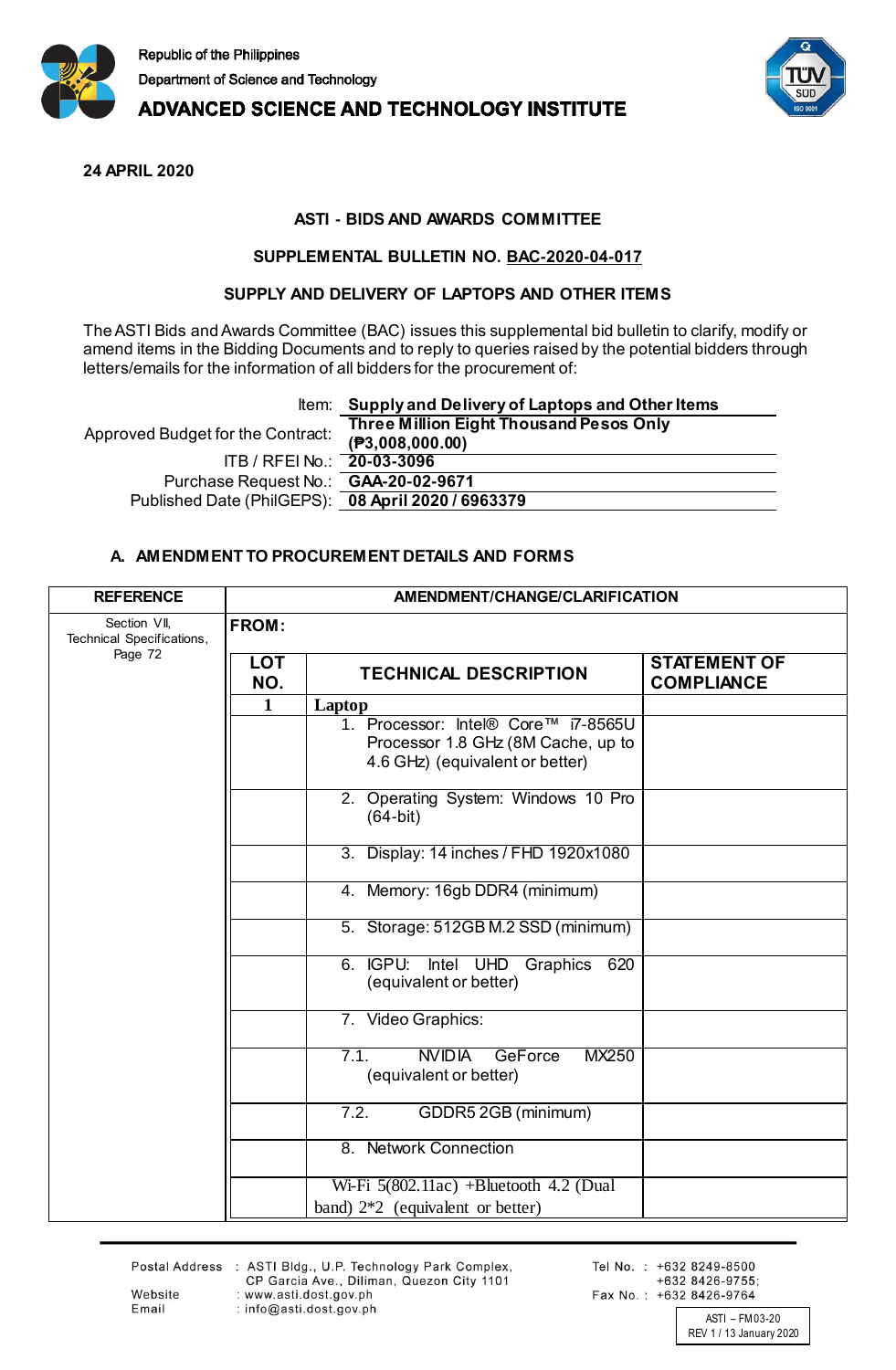|                  | 9. I/O Ports                                                                                                                                          |  |
|------------------|-------------------------------------------------------------------------------------------------------------------------------------------------------|--|
|                  | USB3.1-Type C (1 port)<br>9.1.                                                                                                                        |  |
|                  | At least two (2) USB3.1 ports<br>9.2.                                                                                                                 |  |
|                  | HDMI port<br>9.3.                                                                                                                                     |  |
|                  | 9.4.<br>3.5 mm headphone/speaker<br>jack                                                                                                              |  |
|                  | 10. Bundled with laptop bag and mouse                                                                                                                 |  |
|                  | 11. Warranty: at least one (1) year                                                                                                                   |  |
|                  | 12. Price inclusive of VAT                                                                                                                            |  |
|                  | 13. to be used by CSD Staff                                                                                                                           |  |
|                  | 14. Delivery: 45 days upon issuance of<br>Notice to Proceed                                                                                           |  |
| $\boldsymbol{2}$ | Laptop                                                                                                                                                |  |
|                  | 1. Processor: Intel® Core™ i7-10510U<br>processor 1.8 GHz (8M Cache, up to<br>4.9 GhZ) (equivalent or better)                                         |  |
|                  | 2. Operating System: Windows 10 Pro<br>$(64-bit)$                                                                                                     |  |
|                  | 3. Display                                                                                                                                            |  |
|                  | 13 inches - 15.6 inches<br>3.1.                                                                                                                       |  |
|                  | 3.2.<br>at least Full HD resolution<br>(1920x1080)                                                                                                    |  |
|                  | 4. Memory: 16GB DDR4 (minimum)                                                                                                                        |  |
|                  | 5. Storage                                                                                                                                            |  |
|                  | 5.1.<br>256GB NVMe SSD<br>(mini-<br>mum)                                                                                                              |  |
|                  | 1TB HDD (minimum), 2.5-<br>5.2.<br>inch 5400 RPM                                                                                                      |  |
|                  | 6. Video Graphics                                                                                                                                     |  |
|                  | <b>NVDIA</b><br>6.1.<br>GeForce<br>MX230<br>(equivalent or better)                                                                                    |  |
|                  | 2 GB of dedicated GDDR5<br>6.2.<br><b>VRAM</b>                                                                                                        |  |
|                  | 7. Network Connection                                                                                                                                 |  |
|                  | 7.1.<br><b>Intel®</b><br>Wireless-AC<br>9461/9462, 802.11a/b/g/n/ac wireless<br>LAN and Supports Bluetooth <sup>®</sup> 5.0<br>(equivalent or better) |  |
|                  |                                                                                                                                                       |  |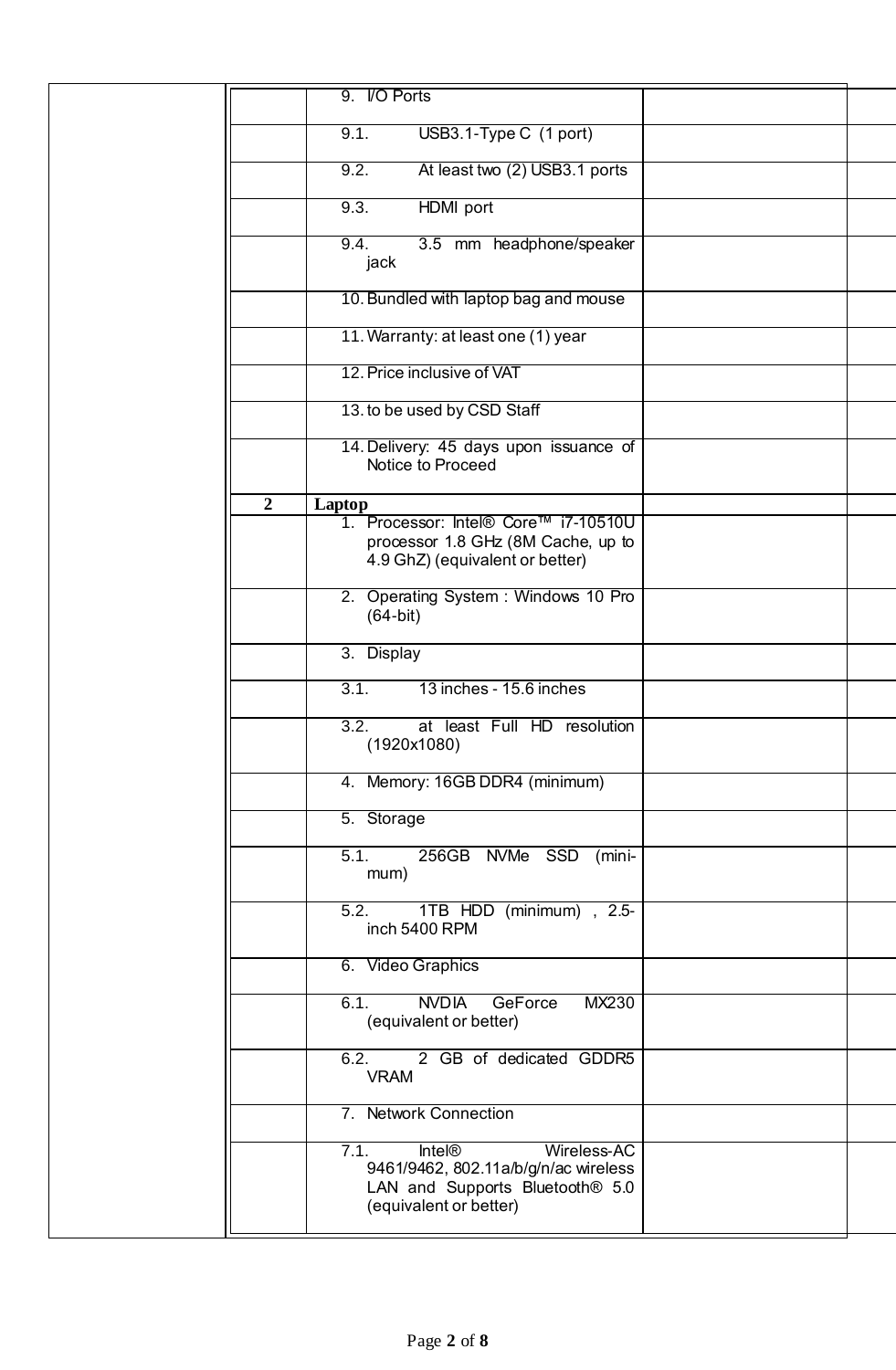|                         | <b>Gigabit Ethernet</b><br>7.2.                                              |  |
|-------------------------|------------------------------------------------------------------------------|--|
|                         | 8. I/O Ports                                                                 |  |
|                         | 8.1.<br>At least 2 USB ports                                                 |  |
|                         | 8.2.<br>HDMI port                                                            |  |
|                         | 8.3.<br>3.5 mm headphone/speaker<br>jack                                     |  |
|                         | Ethernet (RJ-45) port<br>8.4.                                                |  |
|                         | 9. Bundled with laptop bag and mouse                                         |  |
|                         | 10. Warranty: at least two (2) years                                         |  |
|                         | 11. Price inclusive of VAT                                                   |  |
|                         | 12. Delivery: 45 days upon issuance of<br>Notice to Proceed                  |  |
| $\overline{\mathbf{3}}$ | <b>Desktop</b>                                                               |  |
|                         | 1. Composed of:                                                              |  |
|                         | 1.1.<br>Processor:<br>Intel<br>Core<br>$15-$<br>9400F (equivalent or better) |  |
|                         | 1.2.<br>RAM: at least 8GB DDR4<br>2666Mhz                                    |  |
|                         | 1.3.<br>Disk:                                                                |  |
|                         | 1.3.1. minimum 250GB SSD (preferably<br>M.2 form factor)                     |  |
|                         | 1.3.2. minimum 500GB HDD                                                     |  |
|                         | Casing: Small form factor<br>1.4.<br>(preferably micro-ATX)                  |  |
|                         | <b>Power Supply</b><br>1.5.                                                  |  |
|                         | 1.5.1. at least 400 watts                                                    |  |
|                         | 1.5.2. for micro-ATX casing                                                  |  |
|                         | Motherboard:<br>1.6.                                                         |  |
|                         | 1.6.1. dual memory channel and sup-<br>ports DDR4 2666MHz memory<br>module   |  |
|                         | 1.6.2. LGA 1151 socket                                                       |  |
|                         | 1.6.3. LAN: 10/100/1000Mbps                                                  |  |
|                         | 1.6.4. HDMI and/or DVI ports                                                 |  |
|                         | 1.6.5. at least two (2) USB ports                                            |  |
|                         |                                                                              |  |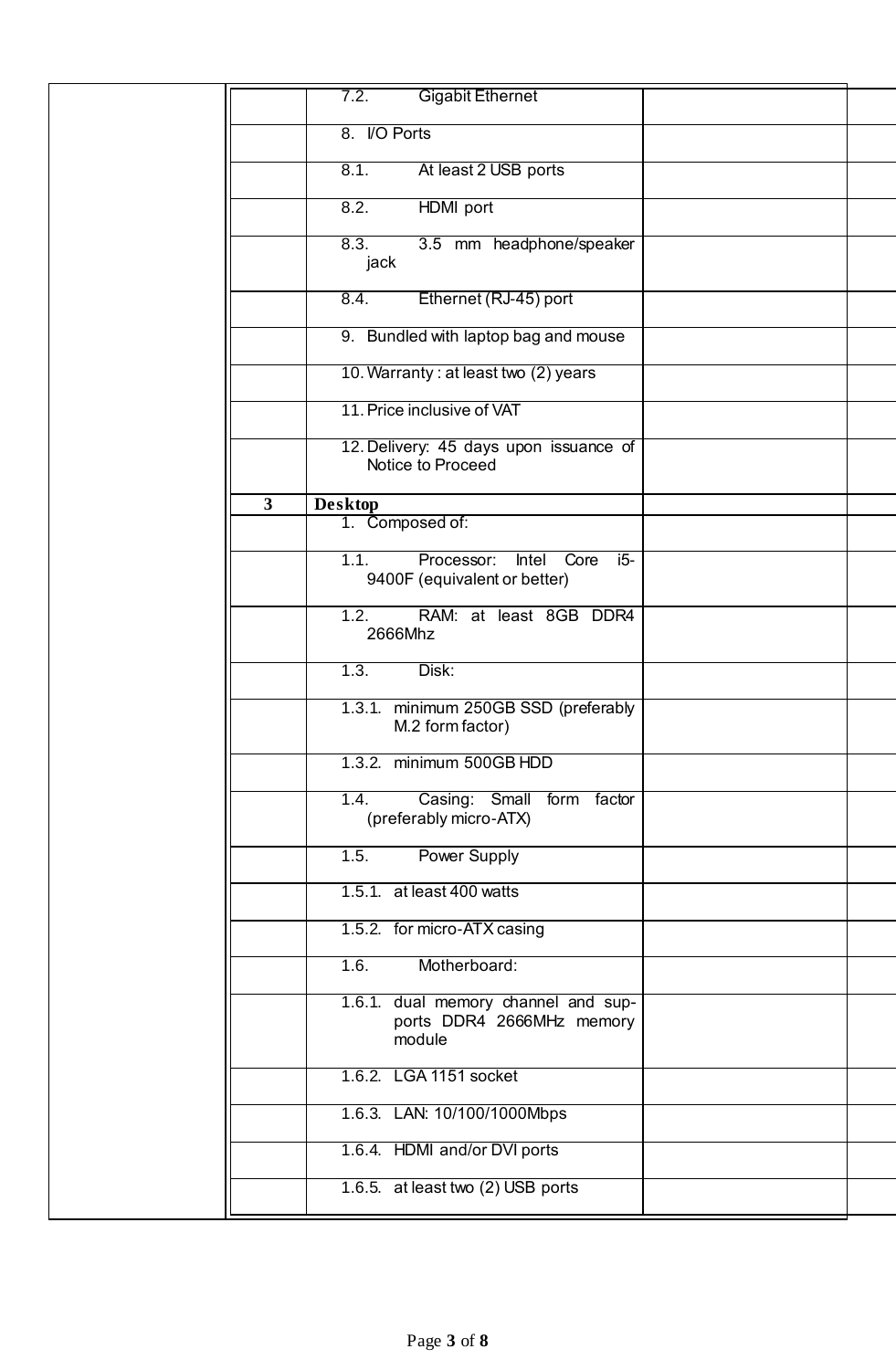|                     | 1.6.6. Audio ports                                                                                         |                     |
|---------------------|------------------------------------------------------------------------------------------------------------|---------------------|
|                     | 1.6.7. at least one (1) PCI-Ex16 slot                                                                      |                     |
|                     | 1.6.8. at least two (2) SATAIII ports                                                                      |                     |
|                     | 1.6.9. Form Factor: micro-ATX                                                                              |                     |
|                     | 1.6.10. Supports Windows 10 64-bit                                                                         |                     |
|                     | CPU Cooler: for LGA 1151<br>1.7.<br>socket                                                                 |                     |
|                     | 2. If custom unit, the components<br>should be assembled and ensured<br>that all components work together. |                     |
|                     | 3. Warranty: at least one (1) year                                                                         |                     |
|                     | 4. Price inclusive of VAT                                                                                  |                     |
|                     | 5. to be used by FAD staff                                                                                 |                     |
|                     | 6. Delivery: 45 days upon issuance of<br>Notice to Proceed                                                 |                     |
| TO:<br>LOT          | <b>TECHNICAL DESCRIPTION</b>                                                                               | <b>STATEMENT OF</b> |
| NO.<br>$\mathbf{1}$ | Laptop                                                                                                     | <b>COMPLIANCE</b>   |
|                     | 8 <sup>th</sup><br>15. Intel<br>Core<br>i7<br>1.8GHz,<br>Generation (equivalent or better)                 |                     |
|                     | 16. Operating System: Windows 10 Pro<br>$(64-bit)$                                                         |                     |
|                     | 17. Display: 14 inches / FHD 1920x1080                                                                     |                     |
|                     | 18. Memory: 16gb DDR4 (minimum)                                                                            |                     |
|                     | 19. Storage: 512GB M.2 SSD (minimum)                                                                       |                     |
|                     | 20. IGPU:<br>Intel UHD<br>Graphics<br>620<br>(equivalent or better)                                        |                     |
|                     | 21. Video Graphics:                                                                                        |                     |
|                     | <b>NVIDIA GeForce</b><br><b>MX 230</b><br>21.1.<br>(equivalent or better)                                  |                     |
|                     | 21.2.<br>GDDR5 2GB (minimum)                                                                               |                     |
|                     | 22. Network Connection                                                                                     |                     |
|                     | Wi-Fi $5(802.11ac)$ +Bluetooth 4.2 (Dual<br>band) $2*2$ (equivalent or better)                             |                     |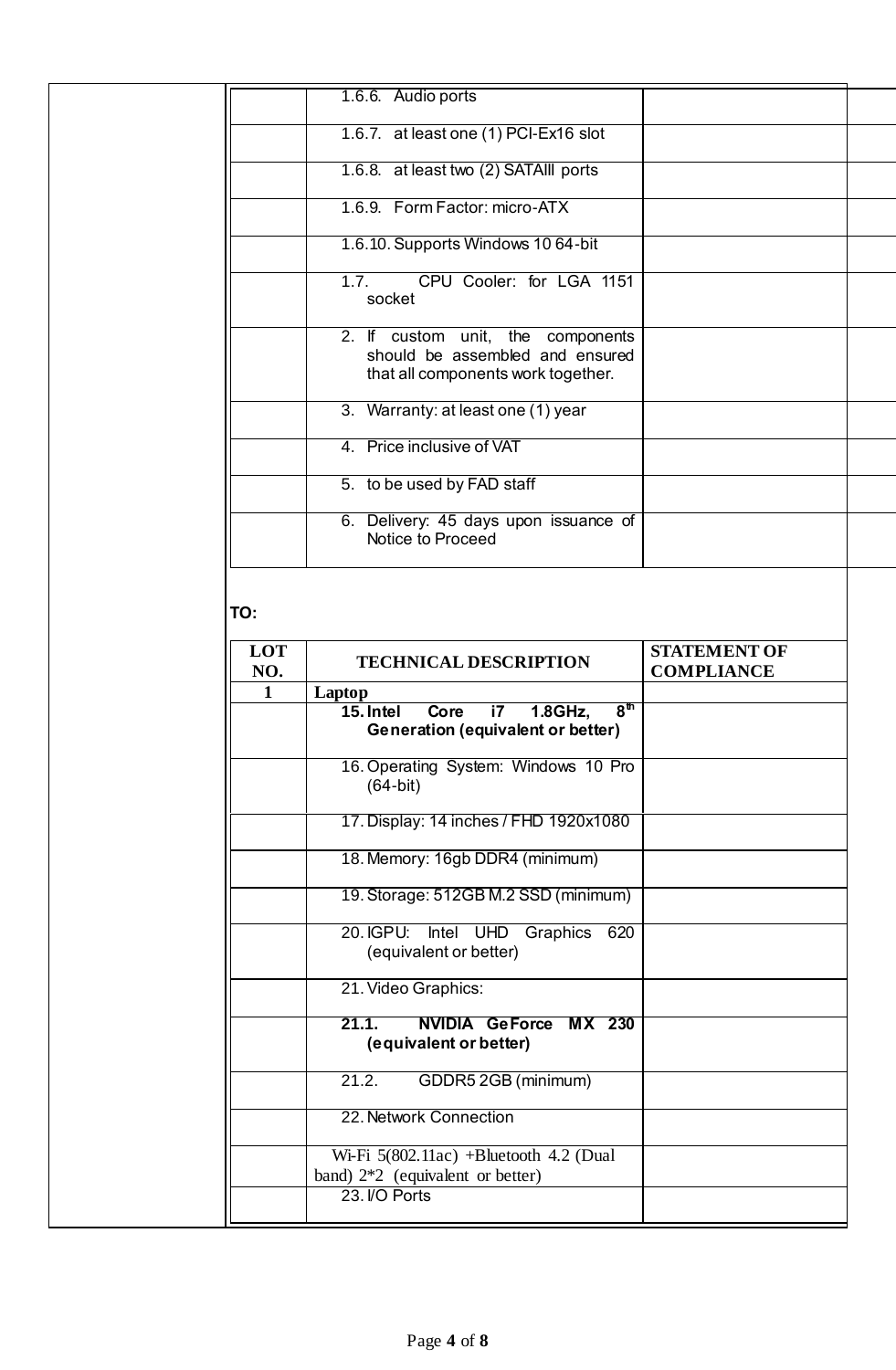|                | 23.1.<br>USB3.1-Type C (1 port)                                                                                |  |
|----------------|----------------------------------------------------------------------------------------------------------------|--|
|                | 23.2.<br>At least two (2) USB3.1 ports                                                                         |  |
|                | 23.3.<br><b>HDMI</b> port                                                                                      |  |
|                | 23.4.<br>3.5 mm headphone/speaker<br>jack                                                                      |  |
|                | 24. Bundled with laptop bag and mouse                                                                          |  |
|                | 25. Warranty: at least one (1) year                                                                            |  |
|                | 26. Price inclusive of VAT                                                                                     |  |
|                | 27. to be used by CSD Staff                                                                                    |  |
|                | 28. Delivery: 45 days upon issuance of<br>Notice to Proceed                                                    |  |
| $\overline{2}$ | <b>Laptop</b>                                                                                                  |  |
|                | 13. Processor: Intel® Core™ i7-10510U<br>processor 1.8 GHz (8M Cache, up to<br>4.9 GhZ) (equivalent or better) |  |
|                | 14. Operating System: Windows 10 Pro<br>$(64-bit)$                                                             |  |
|                | 15. Display                                                                                                    |  |
|                | 15.1.<br>13 inches - 15.6 inches                                                                               |  |
|                | 15.2.<br>at least Full HD resolution<br>(1920x1080)                                                            |  |
|                | 16. Memory: 16GB DDR4 (minimum)                                                                                |  |
|                | 17. Storage                                                                                                    |  |
|                | 17.1.<br>256GB<br><b>NVMe</b><br><b>SSD</b><br>(minimum)                                                       |  |
|                | 1TB HDD (minimum), 2.5-<br>17.2.<br>inch 5400 RPM                                                              |  |
|                | 18. Video Graphics                                                                                             |  |
|                | <b>NVDIA</b><br>18.1.<br>MX230<br><b>GeForce</b><br>(equivalent or better)                                     |  |
|                | 2 GB of dedicated GDDR5<br>18.2.<br><b>VRAM</b>                                                                |  |
|                | 19. Network Connection                                                                                         |  |
|                | 802.11a/b/g/n/ac<br>19.1.<br>wire less                                                                         |  |
|                | LAN and Supports Bluetooth <sup>®</sup> 5.0<br>(equivalent or better)                                          |  |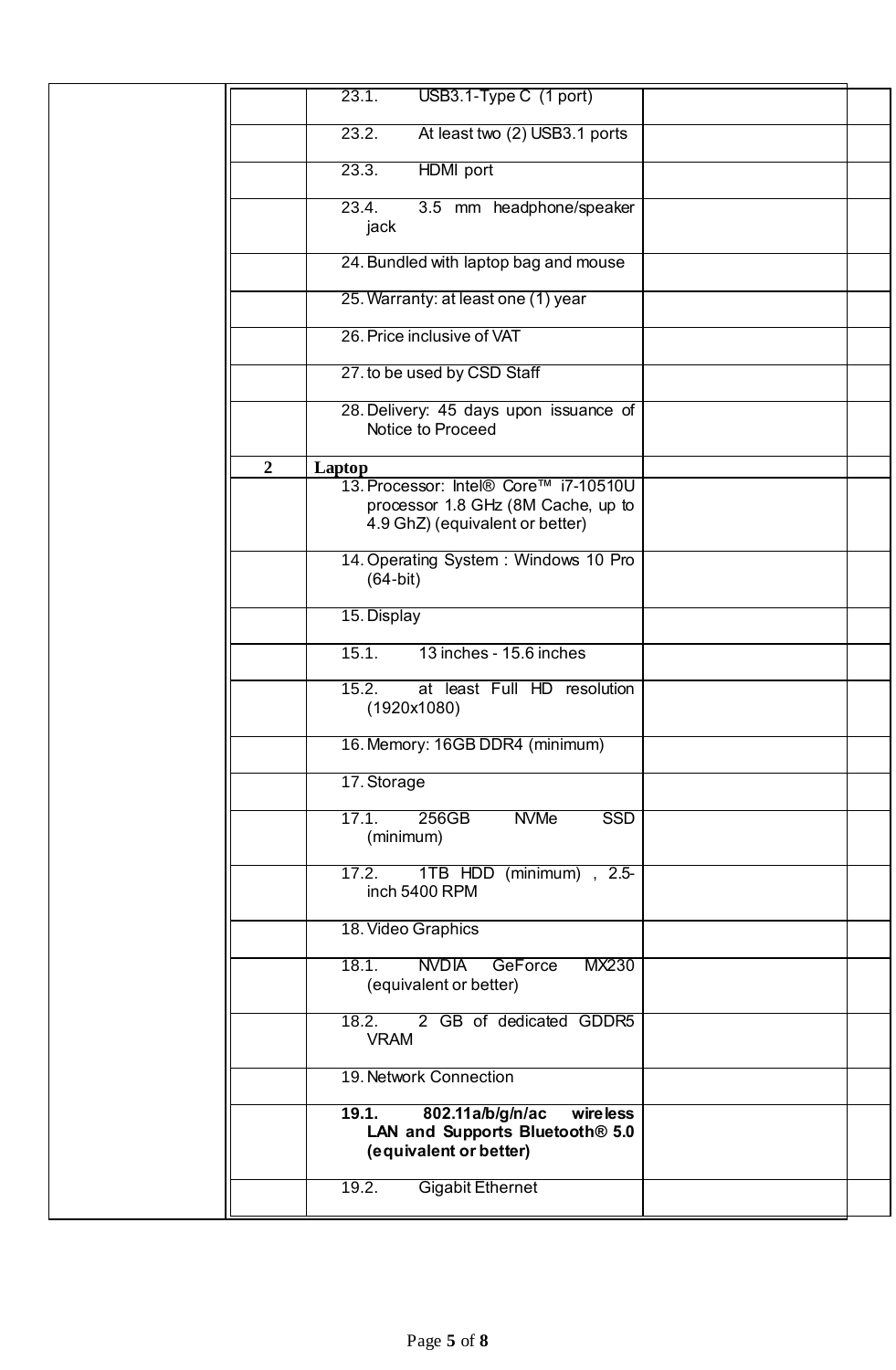|              | 20. I/O Ports                                                                           |  |
|--------------|-----------------------------------------------------------------------------------------|--|
|              | 20.1.<br>At least 2 USB ports                                                           |  |
|              | 20.2.<br>HDMI port                                                                      |  |
|              | 20.3.<br>3.5 mm headphone/speaker                                                       |  |
|              | jack                                                                                    |  |
|              | Ethernet (RJ-45) port<br>20.4.                                                          |  |
|              | 21. Bundled with laptop bag and mouse                                                   |  |
|              | 22. Warranty: at least two (2) years                                                    |  |
|              | 23. Price inclusive of VAT                                                              |  |
|              | 24. Delivery: 45 days upon issuance of<br>Notice to Proceed                             |  |
| $\mathbf{3}$ | <b>Desktop</b>                                                                          |  |
|              | 7. Composed of:                                                                         |  |
|              | Processor:<br>7.1.<br>Intel<br>Core<br>$15-$<br>9400F (equivalent or better)            |  |
|              | RAM: at least 8GB DDR4<br>7.2.<br>2666Mhz                                               |  |
|              | 7.3.<br>Disk:                                                                           |  |
|              | 7.3.1. minimum 250GB SSD (preferably<br>M.2 form factor)                                |  |
|              | 7.3.2. minimum 500GB HDD                                                                |  |
|              | Micro-mid<br>$\overline{7}.4.$<br><b>Casing:</b><br>tower<br><b>ATX</b>                 |  |
|              | <b>Power Supply</b><br>7.5.                                                             |  |
|              | 7.5.1. at least 400 watts                                                               |  |
|              | 7.5.2. for micro-ATX casing                                                             |  |
|              | Motherboard:<br>7.6.                                                                    |  |
|              | 7.6.1. dual<br>memory<br>channel<br>and<br>DDR4<br>2666MHz<br>supports<br>memory module |  |
|              | 7.6.2. LGA 1151 socket                                                                  |  |
|              | 7.6.3. LAN: 10/100/1000Mbps                                                             |  |
|              | 7.6.4. HDMI and/or DVI ports                                                            |  |
|              | 7.6.5. at least two (2) USB ports                                                       |  |
|              | 7.6.6. Audio ports                                                                      |  |
|              |                                                                                         |  |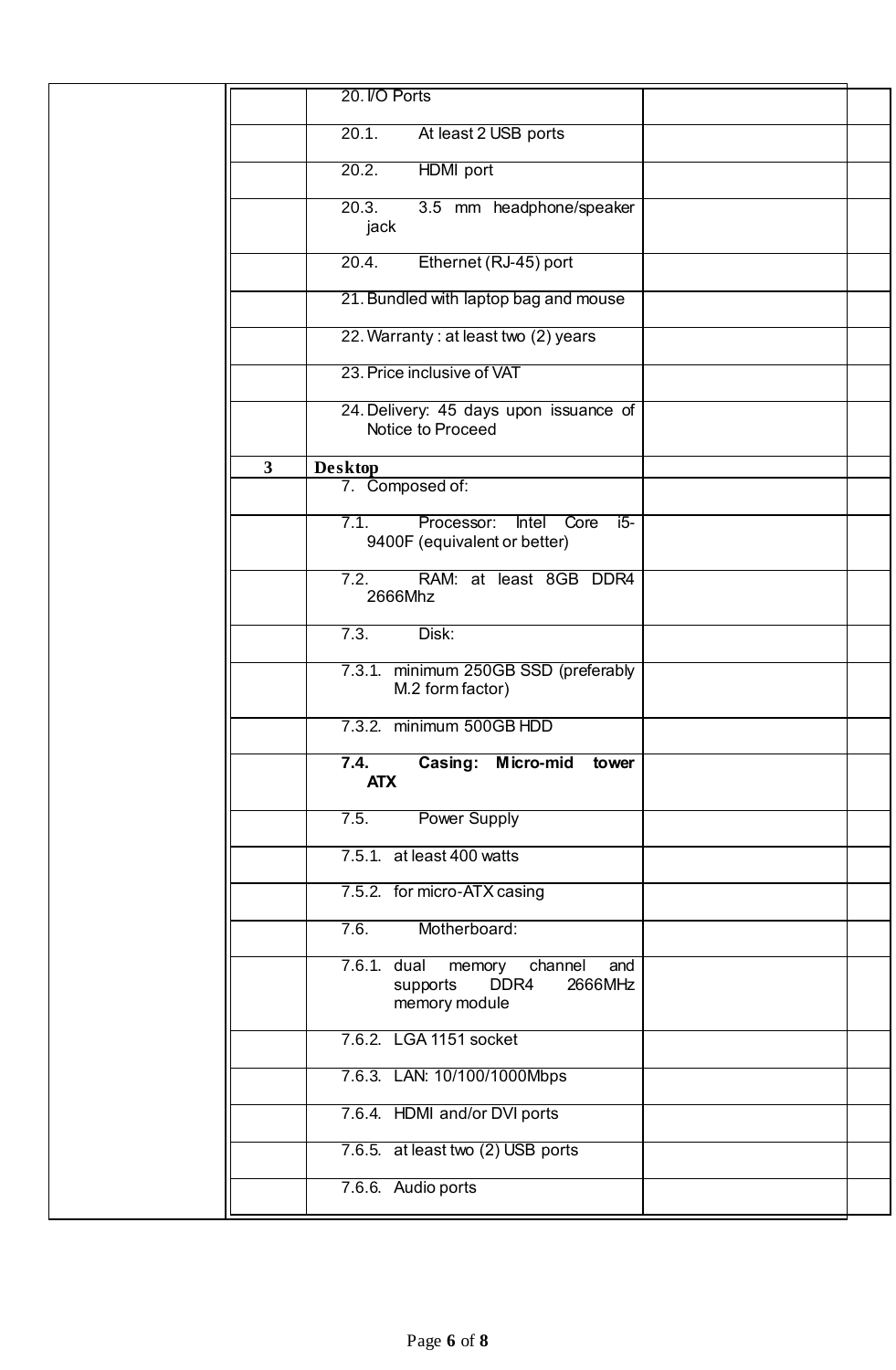| 7.6.7. at least one (1) PCI-Ex16 slot                                                                      |  |
|------------------------------------------------------------------------------------------------------------|--|
| 7.6.8. at least two (2) SATAIII ports                                                                      |  |
| 7.6.9. Form Factor: micro-ATX                                                                              |  |
| 7.6.10. Supports Windows 10 64-bit                                                                         |  |
| CPU Cooler: for LGA 1151<br>7.7.<br>socket                                                                 |  |
| 8. If custom unit, the components<br>should be assembled and ensured<br>that all components work together. |  |
| 9. Warranty: at least one (1) year                                                                         |  |
| 10. Price inclusive of VAT                                                                                 |  |
| 11. to be used by FAD staff                                                                                |  |
| 12. Delivery: 45 days upon issuance of<br>Notice to Proceed                                                |  |

## **B. RESPONSE TO QUERIES**

| QUERY/ISSUE                                                                                                                                                                                                                                                                                                                                                                                                                                                                              | <b>BAC/END-USER RESPONSE/CLARIFICATION</b>                                                                |
|------------------------------------------------------------------------------------------------------------------------------------------------------------------------------------------------------------------------------------------------------------------------------------------------------------------------------------------------------------------------------------------------------------------------------------------------------------------------------------------|-----------------------------------------------------------------------------------------------------------|
| May I humbly ask if we can change the descrip-<br>tion to:<br>Item No. 1: Processor<br>From: Intel® Core™ i7-8565U Processor 1.8<br>GHz (8M Cache, up to 4.6 GHz) (equivalent or<br>better)<br>To: Intel Core i7 8th Gen (equivalent or better)<br>For a reason, we have a shortage on intel core<br>processors and if we limit it to the previous re-<br>quirement it will be difficult for us to comply.<br>Offer: Intel™ Core® i7 8550U 1.80GHZ, 8MB<br>Cache, 4Cores, 8th Generation | Request granted.                                                                                          |
| Item No. 3: Display<br>From: Display: 14 inches / FHD 1920x1080<br>To: 14 inches HD Resolution (equivalent or bet-<br>ter)<br>Offer: HD resolution 1366 x 768 ComfyView<br>LED-backlit TFT LCD 16:9 aspect ratio                                                                                                                                                                                                                                                                         | Request denied. Offered<br>HD<br>specs, i.e.<br>resolution on a 15.6 display, is too low.                 |
| <b>Item No. 7: Video Graphics</b><br>From: NVIDIA GeForce MX250 (equivalent or<br>better) GDDR5 2GB (minimum)<br>To: NVIDIA GeForce 2GB (minimum) GDDR5<br>(equivalent or better)<br>Offer: 2GB NVIDIA® GeForce® MX230<br><b>GDDR5 Dedicated Graphics</b>                                                                                                                                                                                                                                | Request granted.                                                                                          |
| Lot No. 2: May I humbly ask if we can change<br>the description to:<br>Item No. 3.2.: Display<br>From: at least Full HD resolution (1920x1080)<br>To: at least 14 inches HD Resolution (equiva-                                                                                                                                                                                                                                                                                          | denied.<br>Request<br>Offered<br><b>HD</b><br>i.e.<br>specs,<br>resolution on a 15.6 display, is too low. |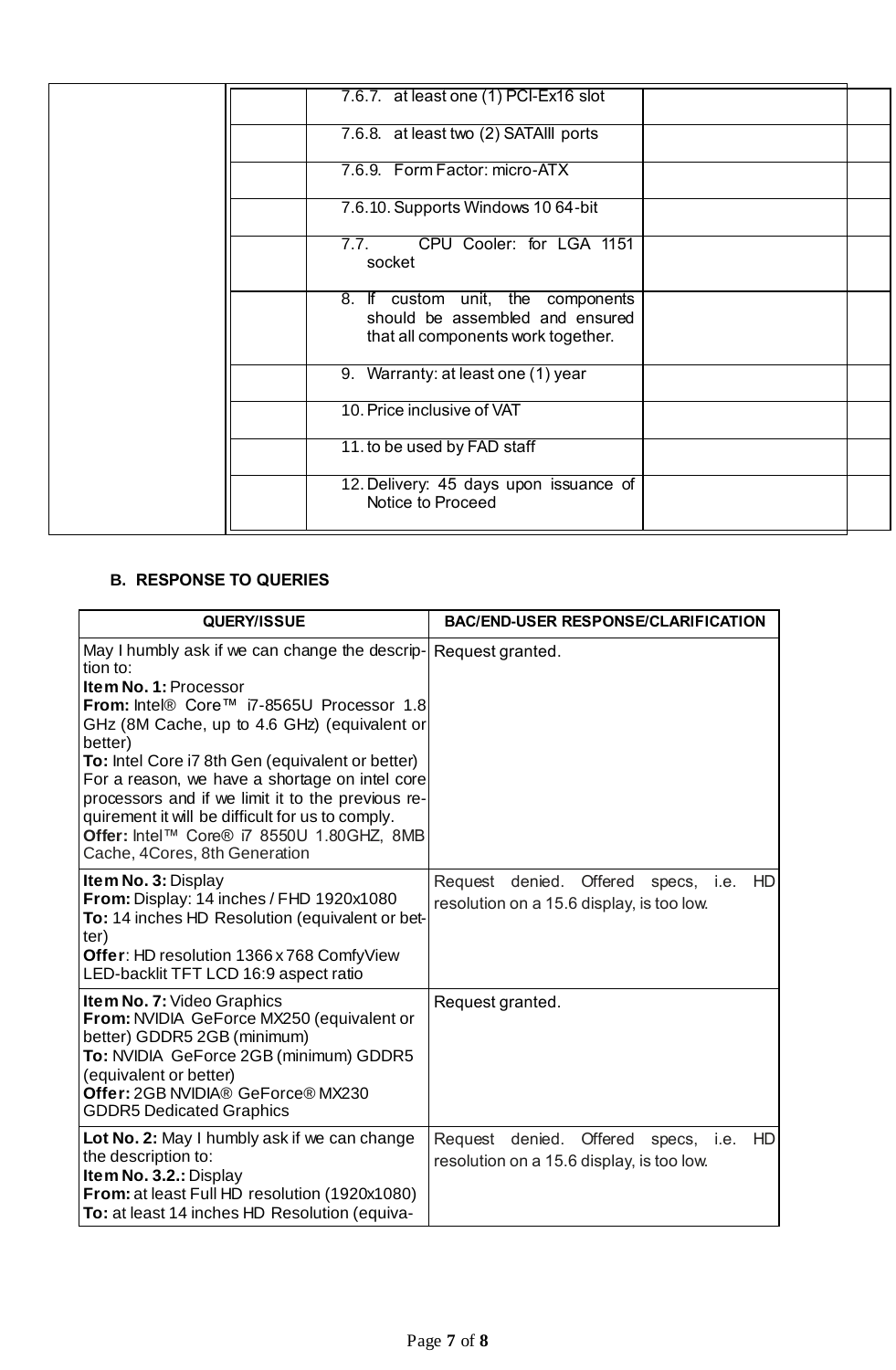| lent or better)<br>Offer: 15.6" HD 1366 x 768 resolution Com-<br>fyView™ LED-backlit TFT LCD 16:9 aspect ra-<br>tio                                                                                                                                                                                                                                          |                                                                                                                                                                                                                                                                                   |
|--------------------------------------------------------------------------------------------------------------------------------------------------------------------------------------------------------------------------------------------------------------------------------------------------------------------------------------------------------------|-----------------------------------------------------------------------------------------------------------------------------------------------------------------------------------------------------------------------------------------------------------------------------------|
| <b>Item No. 7.1: Network Connection</b><br>From: Intel® Wireless-AC 9461/9462,<br>802.11a/b/g/n/ac wireless LAN and Supports<br>Bluetooth® 5.0 (equivalent or better)<br>To: 802.11a/b/g/n/a wireless LAN and Supports<br>Bluetooth <sup>®</sup> 5.0 (equivalent or better)<br>Offer: 802.11a/b/g/n/acR2+ax (Pre-Standard)<br>wireless $LAN + Bluetooth@5.0$ | Request granted. Specs have been updated<br>but not in complete conformance with bidder's<br>request.                                                                                                                                                                             |
| Lot No. 3: May I humbly ask if we can change<br>the description to:<br>Item No. 1.4: Casing<br>From: Small form factor (preferably microATX)<br>To: Micro-Mid Tower ATX<br>Offer: Trendsonic RAY FC-RYO5M w/<br>700 watts Power Supply B                                                                                                                     | Request granted.                                                                                                                                                                                                                                                                  |
| Item No. 1.6.8.: Motherboard (Same concern<br>with Lot 4- Item No. 1.6.8.)<br>From: at least two (2) SATAIII ports<br>To: at least two (2) SATA 6Gb/s ports<br>Offer: 4 x SATA 6Gb/s port(s)                                                                                                                                                                 | SATA III is otherwise known as SATA 6 Gb/s. If<br>the concern is that the bidder's offer will be<br>more than 2 SATA III ports (i.e. 4 x SATA 6Gb/s)<br>ports), then the wording in our specifications<br>actually allows for it. Hence, there is no need to<br>change the specs. |
| Lot No. 4: May I humbly ask if we can change<br>the description to:<br>Item No. 1.4: Casing<br>From: Small form factor (preferably microATX)<br>To: Micro-Mid Tower ATX<br>Offer: Trendsonic TALOS TA02A Black/Green<br>w/o Fan 700W Mid Tower ATX Casing                                                                                                    | Request granted.                                                                                                                                                                                                                                                                  |

Attached to this Supplemental/Bid Bulletin are the amended forms for Section VII. Technical Specifications. Bidder/s may *(1)* indicate compliance in the original and amended forms or *(2)* revise the forms in the DOST-ASTI Bidding Documents to reflect changes in the Supplemental/Bid Bulletin and indicate compliance. These forms must be submitted as part of the Technical Component of the bid.

Please be guided accordingly.

Prepared by:

**VLADIMIR R. SUAN** *Member, BAC Secretariat*

Approved by: Pedrito B. Mangahas 2020.04.27 15:26:43

**PEDRITO B. MANGAHAS** +08'00'*Chairperson, BAC-1*

 $10 - 10$ 

Digitally signed by Rene Mendoza Date: 2020.04.27 14:44:27 +08'00'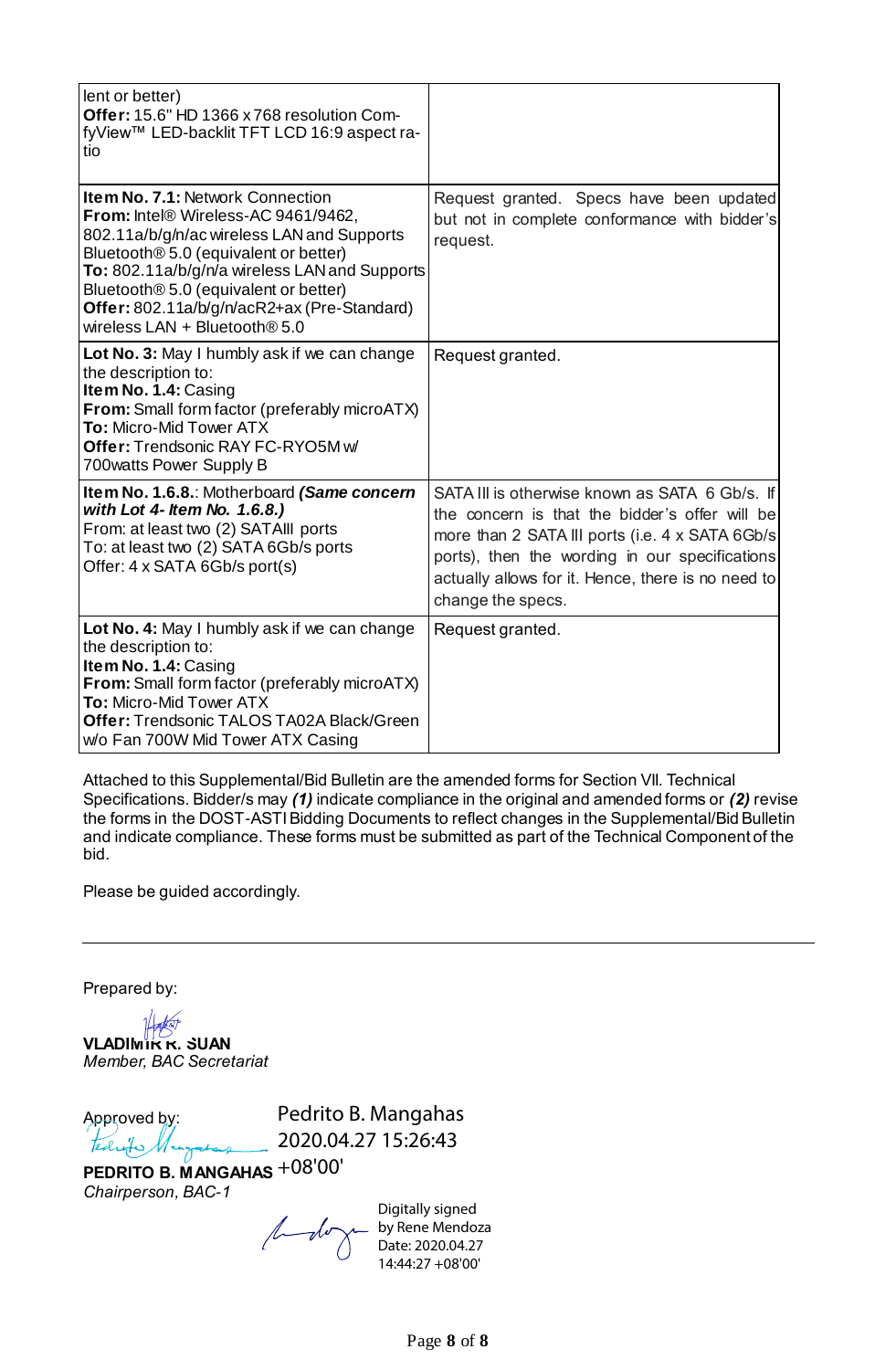**INSTRUCTION TO THE SUPPLIER:** DO NOT LEAVE ANY BLANK. FAILURE TO CONFORM WILL RESULT IN A RATING OF **"FAILED"**. THE DULY ACCOMPLISHED AMENDED FORM MUST BE ATTACHED TO THE ORIGINAL DOCUMENTARY REQUIREMENT, AS PART OF TECHNICAL DOCUMENTS, TO BE SUBMITTED TO THE BIDS AND AWARDS COMMITTEE. BIDDERS ARE ALSO ALLOWED TO AMEND THE ORIGINAL FORMS TO REFLECT THE MODIFICATIONS IN THE SUPPLEMENTAL BULLETIN.

# **Technical Specifications (AMENDED)**

*Bidders must state here either "Comply" or "Not Comply" against each of the individual parameters of each Specification stating the corresponding performance parameter of the equipment offered. Statements of "Comply" or "Not Comply" must be supported by evidence in a Bidders Bid and cross-referenced to that evidence. Evidence shall be in the form of manufacturer's un-amended sales literature, unconditional statements of specification and compliance issued by the manufacturer, samples, independent test data etc., as appropriate. A statement that is not supported by evidence or is subsequently found to be contradicted by the evidence presented will render the Bid under evaluation liable for rejection. A statement either in the Bidders statement of compliance or the supporting evidence that is found to be false either during Bid evaluation, post-qualification or the execution of the Contract may be regarded as fraudulent and render the Bidder or supplier liable for prosecution subject to the provisions of ITB Clause Error! Reference source not found. and/or GCC Clause Error! Reference source not found.*

| LOT NO.      | <b>TECHNICAL DESCRIPTION</b>                                                   | <b>STATEMENT OF</b><br><b>COMPLIANCE</b> |
|--------------|--------------------------------------------------------------------------------|------------------------------------------|
| $\mathbf{1}$ | Laptop                                                                         |                                          |
|              | 1. Intel Core i7 1.8GHz, 8 <sup>th</sup> Generation<br>(equivalent or better)  |                                          |
|              | 2. Operating System: Windows 10 Pro (64-bit)                                   |                                          |
|              | 3. Display: 14 inches / FHD 1920x1080                                          |                                          |
|              | 4. Memory: 16gb DDR4 (minimum)                                                 |                                          |
|              | 5. Storage: 512GB M.2 SSD (minimum)                                            |                                          |
|              | 6. IGPU: Intel UHD Graphics 620 (equivalent<br>or better)                      |                                          |
|              | 7. Video Graphics:                                                             |                                          |
|              | 7.1. NVIDIA GeForce MX 230 (equivalent or<br>better)                           |                                          |
|              | 7.2. GDDR5 2GB (minimum)                                                       |                                          |
|              | 8. Network Connection                                                          |                                          |
|              | Wi-Fi $5(802.11ac)$ +Bluetooth 4.2 (Dual band)<br>$2*2$ (equivalent or better) |                                          |
|              | 9. I/O Ports                                                                   |                                          |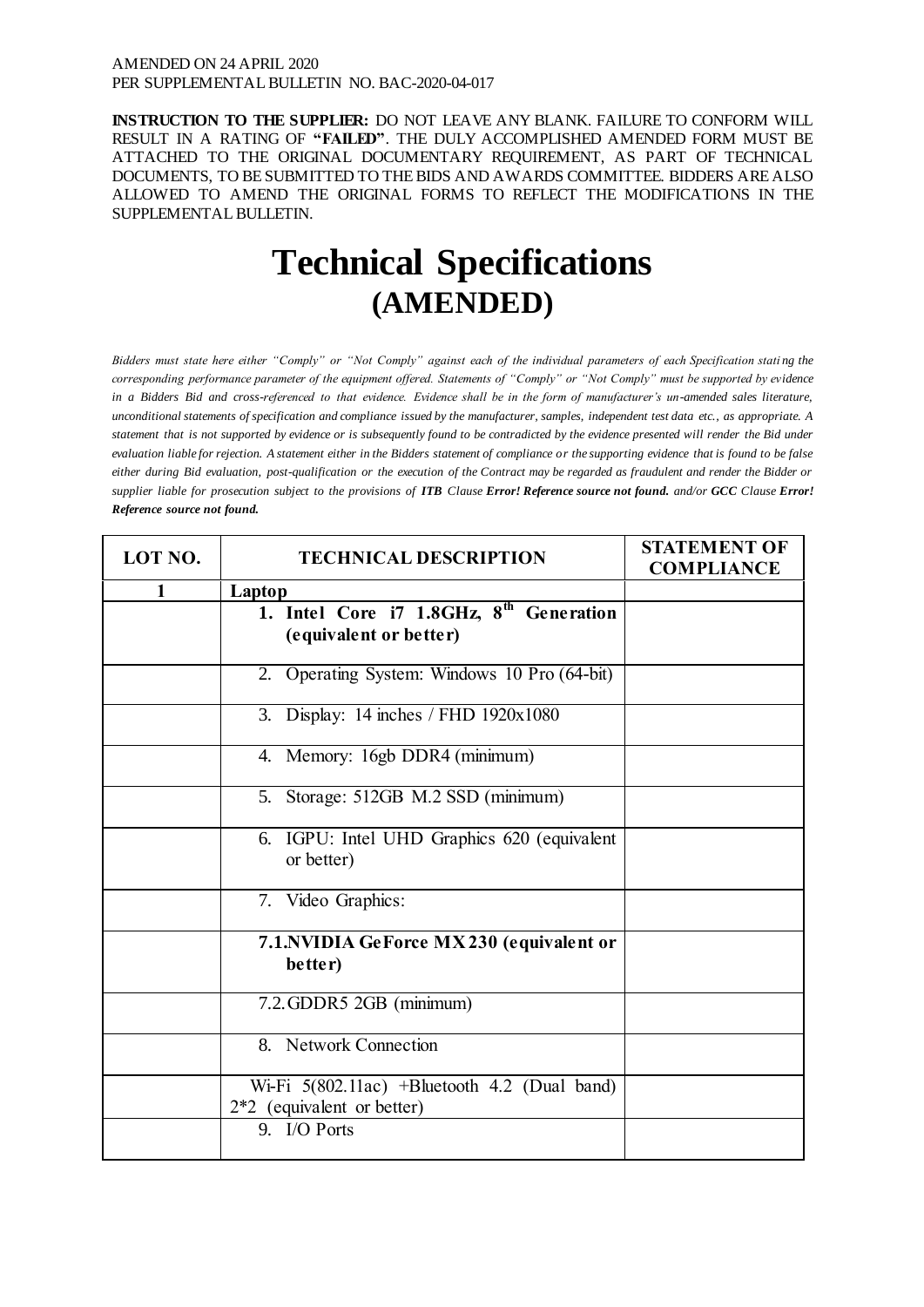**INSTRUCTION TO THE SUPPLIER:** DO NOT LEAVE ANY BLANK. FAILURE TO CONFORM WILL RESULT IN A RATING OF **"FAILED"**. THE DULY ACCOMPLISHED AMENDED FORM MUST BE ATTACHED TO THE ORIGINAL DOCUMENTARY REQUIREMENT, AS PART OF TECHNICAL DOCUMENTS, TO BE SUBMITTED TO THE BIDS AND AWARDS COMMITTEE. BIDDERS ARE ALSO ALLOWED TO AMEND THE ORIGINAL FORMS TO REFLECT THE MODIFICATIONS IN THE SUPPLEMENTAL BULLETIN.

|              | $9.1.$ USB3.1-Type C $(1$ port)                                                                                                         |  |
|--------------|-----------------------------------------------------------------------------------------------------------------------------------------|--|
|              | 9.2. At least two (2) USB3.1 ports                                                                                                      |  |
|              | 9.3. HDMI port                                                                                                                          |  |
|              | 9.4.3.5 mm headphone/speaker jack                                                                                                       |  |
|              | 10. Bundled with laptop bag and mouse                                                                                                   |  |
|              | 11. Warranty: at least one (1) year                                                                                                     |  |
|              | 12. Price inclusive of VAT                                                                                                              |  |
|              | 13. to be used by CSD Staff                                                                                                             |  |
|              | 14. Delivery: 45 days upon issuance of Notice<br>to Proceed                                                                             |  |
| $\mathbf{2}$ | <b>Laptop</b>                                                                                                                           |  |
|              | $Core^{TM}$ $i7-10510U$<br>Intel <sup>®</sup><br>1. Processor:<br>processor 1.8 GHz (8M Cache, up to 4.9<br>GhZ) (equivalent or better) |  |
|              | 2. Operating System : Windows 10 Pro (64-<br>bit)                                                                                       |  |
|              | 3. Display                                                                                                                              |  |
|              | 3.1.13 inches - 15.6 inches                                                                                                             |  |
|              | 3.2. at least Full HD resolution (1920x1080)                                                                                            |  |
|              | 4. Memory: 16GB DDR4 (minimum)                                                                                                          |  |
|              | 5. Storage                                                                                                                              |  |
|              | 5.1.256GB NVMe SSD (minimum)                                                                                                            |  |
|              | 5.2.1TB HDD (minimum), 2.5-inch 5400 RPM                                                                                                |  |
|              | 6. Video Graphics                                                                                                                       |  |
|              | 6.1. NVDIA GeForce MX230 (equivalent or<br>better)                                                                                      |  |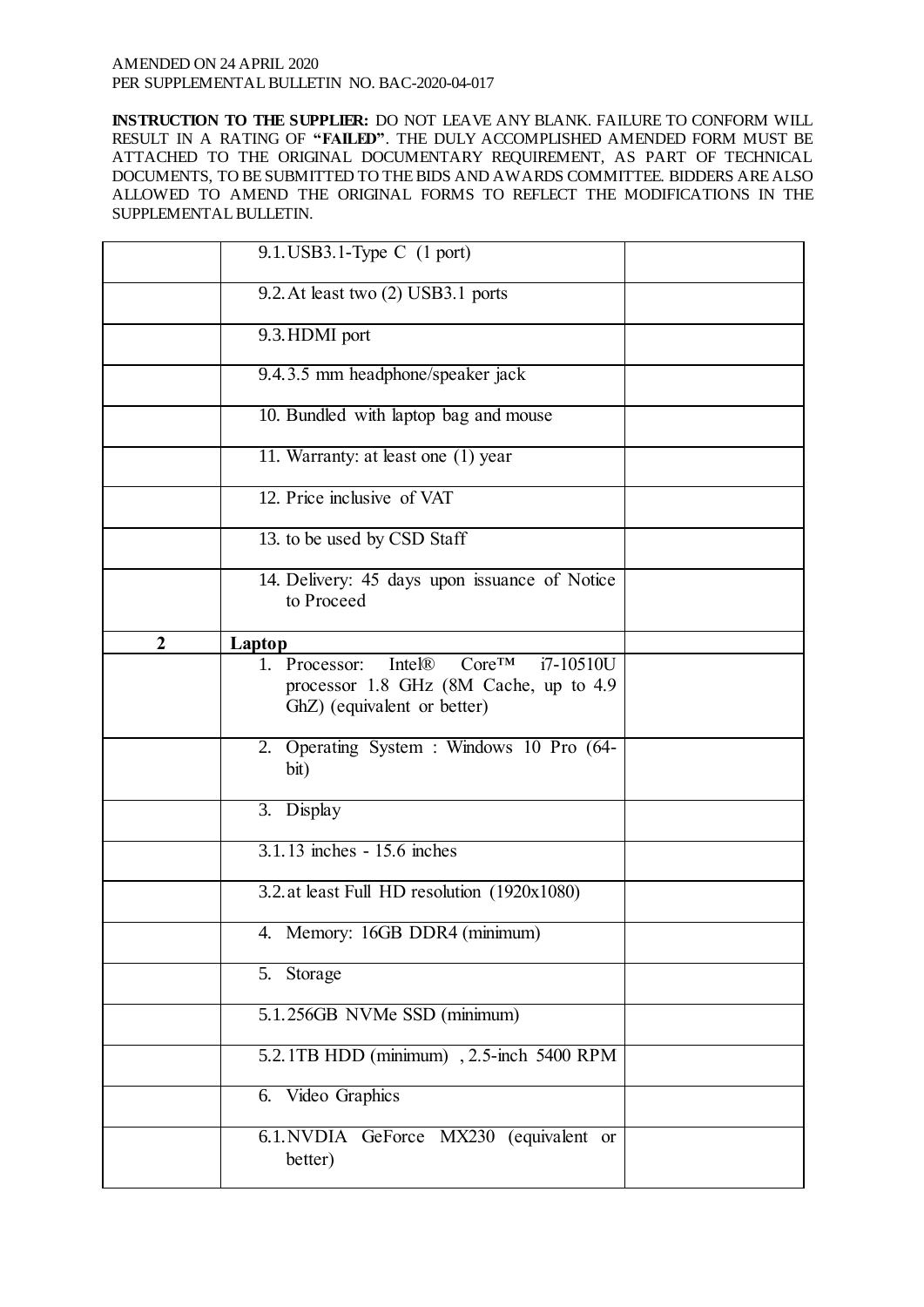**INSTRUCTION TO THE SUPPLIER:** DO NOT LEAVE ANY BLANK. FAILURE TO CONFORM WILL RESULT IN A RATING OF **"FAILED"**. THE DULY ACCOMPLISHED AMENDED FORM MUST BE ATTACHED TO THE ORIGINAL DOCUMENTARY REQUIREMENT, AS PART OF TECHNICAL DOCUMENTS, TO BE SUBMITTED TO THE BIDS AND AWARDS COMMITTEE. BIDDERS ARE ALSO ALLOWED TO AMEND THE ORIGINAL FORMS TO REFLECT THE MODIFICATIONS IN THE SUPPLEMENTAL BULLETIN.

|   | 6.2.2 GB of dedicated GDDR5 VRAM                                                                                       |  |
|---|------------------------------------------------------------------------------------------------------------------------|--|
|   | 7. Network Connection                                                                                                  |  |
|   | 7.1.802.11a/b/g/n/ac<br>wireless<br><b>LAN</b><br>and<br>Supports Bluetooth <sup>®</sup> 5.0 (equivalent or<br>better) |  |
|   | 7.2. Gigabit Ethernet                                                                                                  |  |
|   | 8. I/O Ports                                                                                                           |  |
|   | 8.1. At least 2 USB ports                                                                                              |  |
|   | 8.2. HDMI port                                                                                                         |  |
|   | 8.3.3.5 mm headphone/speaker jack                                                                                      |  |
|   | 8.4. Ethernet (RJ-45) port                                                                                             |  |
|   | 9. Bundled with laptop bag and mouse                                                                                   |  |
|   | 10. Warranty : at least two (2) years                                                                                  |  |
|   | 11. Price inclusive of VAT                                                                                             |  |
|   | 12. Delivery: 45 days upon issuance of Notice<br>to Proceed                                                            |  |
| 3 | <b>Desktop</b>                                                                                                         |  |
|   | 1. Composed of:                                                                                                        |  |
|   | 1.1. Processor: Intel Core i5-9400F (equivalent<br>or better)                                                          |  |
|   | 1.2. RAM: at least 8GB DDR4 2666Mhz                                                                                    |  |
|   | 1.3. Disk:                                                                                                             |  |
|   | minimum 250GB SSD (preferably M.2)<br>1.3.1.<br>form factor)                                                           |  |
|   | minimum 500GB HDD<br>1.3.2.                                                                                            |  |
|   | 1.4. Casing: Micro-mid tower ATX                                                                                       |  |